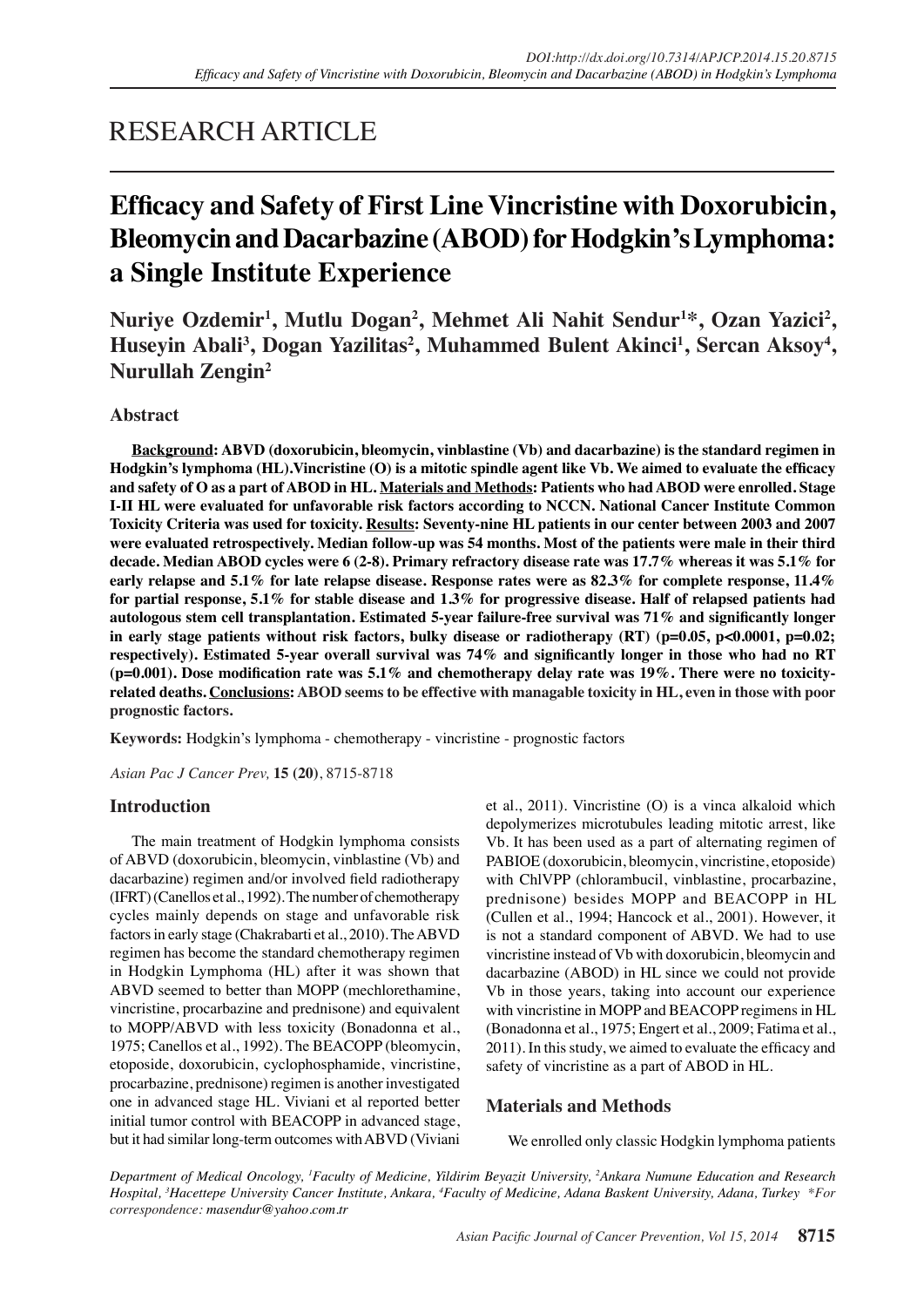#### *Nuriye Ozdemir et al*

who had ABOD to the study. Risk classification in the patients with early stage (stage I-II HL) was performed according to National Cancer Comprehensive Network (NCCN). The patients were stratified as early stage with unfavorable risk factors, early stage without unfavorable risk factors and advanced stage. Bulky disease was defined as large mediastinal lymphadenopathy greater than one third of the thoracic diameter at T5 or T6 vertebrae or mass more than 5-10 cm in width. The patients were evaluated for clinicopathological characteristics, response rates, failure-free survival and overall survival (OS) besides chemotherapy efficacy and toxicity. National Cancer Institute (NCI) Common Toxicity Criteria was used for toxicity. Response Evaluation Criteria in Solid Tumors (RECIST) version 1.0 was used for response evaluation. The patients with no response to the primary treatment were accepted as primary refractory patients. Relapse in the first six months of remission was defined as early relapse whereas relapse after six months was defined as late relapse. The intervals between the date of diagnosis and the date of progression from partial remission or the date of relapse from a complete remission were defined as failure-free survival (FFS) while the interval between the date of diagnosis and the date of death or last known alive was defined as overall survival (OS). Both of regression and stabilization of the disease were defined as clinical benefit.

#### *Statistics*

Statistical analyses was performed by using SPSS for Windows version 18.0 (SPSS, Chicago, IL). Tumors with missing values were omitted from the analyses. The data were retrospectively analyzed for FFS and OS according to the risk groups. Kaplan-Meier survival analysis was carried out for FFS and OS. The log-rank test was used to examine the statistical significance of the differences observed between the groups. Two-sided P values of <0.05 were considered statistically significant.

### **Results**

Seventy nine HL patients admitted to Medical Oncology Department of Ankara Numune Training and Reseach Hospital between December 2003 and November 2007 were evaluated retrospectively. Median follow-up was 54 months. Most of the patients were male in the third decade. Half of the patients (54.5%) had nodular sclerosing-HL. Seventy six percent of the patients had either unfavorable early stage or advanced stage disease. Most (60%) of the patients had B symptoms. The most common B symptoms was weight loss (51%). Bulky disease occured in 27% of the patients at diagnosis.

### *Treatment efficacy*

Median ABOD cycle was 6 (range: 2-8).Response rates were as 82.3% for complete response (CR), 11.4% for partial response, 5.1% for stable disease and 1.3% for progressive disease. One third of the patients had primary refractory or relapsed disease. Primary refractory disease rate was 17.7% whereas it was 5.1% for early relapse and 5.1% for late relapse. Half of relapsed patients had

autologous stem cell transplantation (ASCT). Most common preferred salvage chemotherapy regimen before ASCT was ICE (ifosfamide, carboplatin and etoposide) with a rate of 75%. Sixty percent of the patients had IFRT. Median FFS and OS were not reached, but 5-year FFS was 71% while 5-year OS was 74% (Figures 1,2). Estimated 5-year FFS was significantly longer in those with low risk early stage, bulky disease or radiotherapy



**Figure 1. Failure Free Survival (FFS) of the ABOD Group**



**Figure 2. Overall Survival of ABOD Patients**

**Table 1. The Survival Rates of the Study Population According to the Patient Characteristics**

| Patient                     |                | 5 yrs       | p value |       | 5 yrs p value |
|-----------------------------|----------------|-------------|---------|-------|---------------|
| Characteristics             |                | FFS $(\% )$ |         | OS(%) |               |
| Sex                         | Male           | 67          | 0.13    | 79    | 0,60          |
|                             | Female         | 78          |         | 80    |               |
| Stage                       |                |             |         |       |               |
| Early stage favorable       |                | 94          |         | 94    |               |
| Early stage unfavorable     |                | 61          | 0.05    | 85    | 0,07          |
| Advanced stage              |                | 64          |         | 66    |               |
| ECOG-Performance Status (n) |                |             |         |       |               |
| $0 - 1$                     |                | 74          | 0.18    | 76    | 0,11          |
| $2 - 4$                     |                | 50          |         | 50    |               |
| Histology                   |                |             |         |       |               |
| Nodular sclerosing-HL       |                | 66          |         | 79    |               |
| Mixed cellularity-HL        |                | 75          | 0.86    | 67    | 0,36          |
| Lymphocyte rich-HL          |                | 72          |         | 100   |               |
| Lymphocyte depleted-HL      |                | 50          |         | 100   |               |
| <b>LDH</b>                  | High           | 65          | 0.18    | 84    | 0,60          |
|                             | Normal         | 80          |         | 74    |               |
| Bulky disease               | Yes            | 42          | 0.0001  | 65    | 0,14          |
|                             | No             | 83          |         | 86    |               |
| Radiotherapy                | Yes            | 82          | 0.02    | 94    | 0,001         |
|                             | N <sub>0</sub> | 54          |         | 60    |               |
| <b>B</b> symptoms           | Yes            | 68          | 0.57    | 76    | 0.20          |
|                             | No             | 75          |         | 87    |               |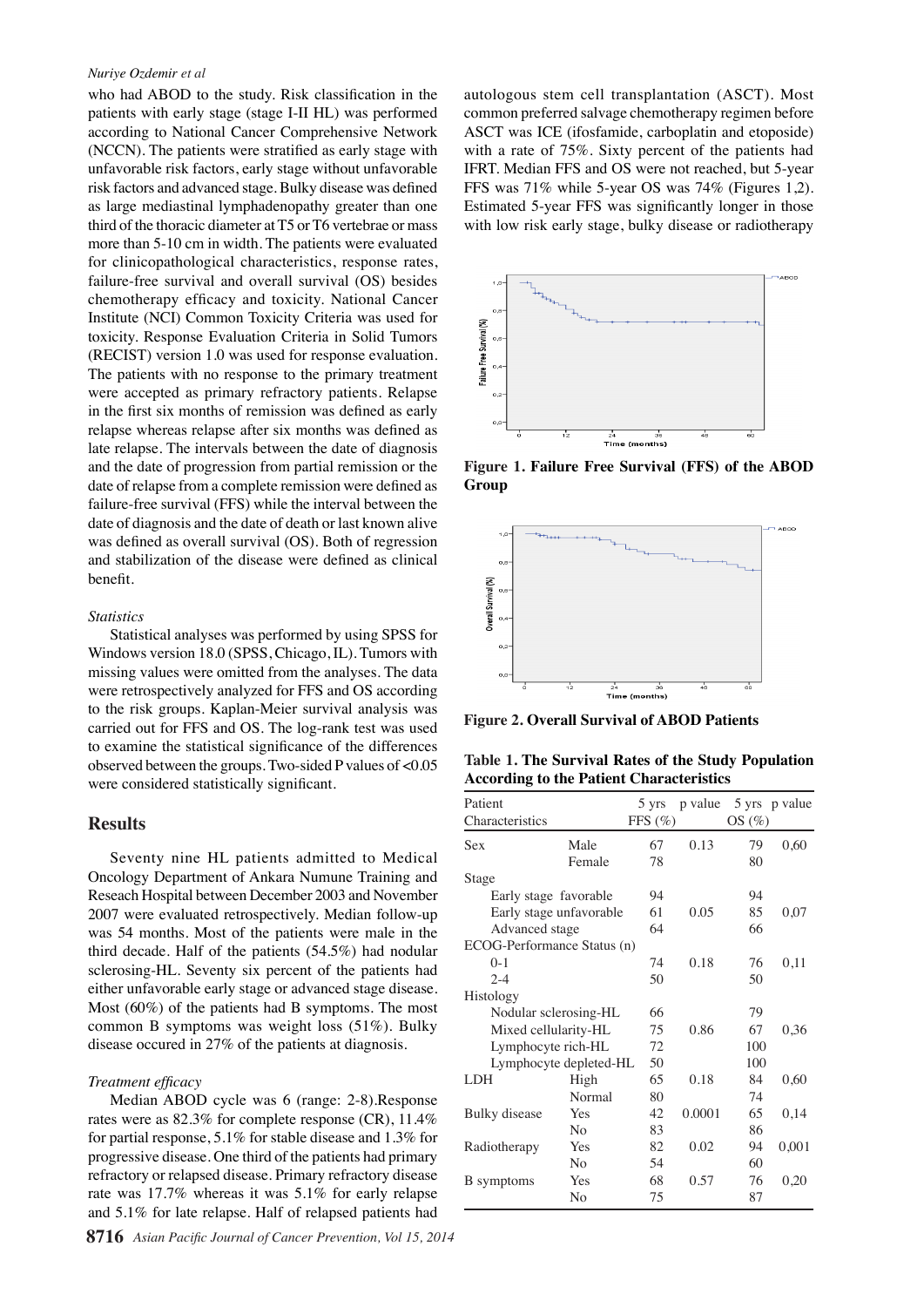## *DOI:http://dx.doi.org/10.7314/APJCP.2014.15.20.8715*

*Efficacy and Safety of Vincristine with Doxorubicin, Bleomycin and Dacarbazine (ABOD) in Hodgkin's Lymphoma* **Table 2. ABOD Related Toxicity Rates**

| rasic <b>Alipop Realed Toment, Rates</b> |                    |                      |  |  |  |  |
|------------------------------------------|--------------------|----------------------|--|--|--|--|
| Toxicity                                 | Grade 1-2 n $(\%)$ | Grade $3-4$ n $(\%)$ |  |  |  |  |
| Anemia                                   | 40(50.6)           | 3(3.8)               |  |  |  |  |
| Neutropenia                              | (24.1)<br>19       | 10(12.6)             |  |  |  |  |
| Thrombocytopenia                         | (3.8)<br>3         | (1.3)                |  |  |  |  |
| Hepatotoxicity                           | (3.8)<br>3         | (0)<br>$\theta$      |  |  |  |  |
| Renal toxicity                           | (7.6)<br>6         | 1(1.3)               |  |  |  |  |
| Peripheral neuropaty                     | (10.1)<br>8        | (1.3)                |  |  |  |  |
| Total                                    | 79 (100)           | 16(20)               |  |  |  |  |

Table 3. Response and Severe Toxicity Rates with **100.0**<br>Commaniculate RADOD and Historical ABVD Can**ture 100.0 Comparison of ABOD and Historical ABVD Control**

|                              |                         | <b>ABOD</b> | <b>ABVD</b>            |       |
|------------------------------|-------------------------|-------------|------------------------|-------|
|                              |                         |             | $(n=79)$ % $(n=115)$ % | -75.0 |
| ECOG-PS                      | $0 - 1$                 | 82.3        | 90                     |       |
|                              | 2                       | 10.1        | 10                     |       |
|                              | $3-4$                   | 7.6         | $\Omega$               |       |
| Response rates $(\% )$       | Complete response       | 82.3        | 82                     |       |
|                              | Partial response        | 11.4        | 13                     | 50.0  |
|                              | Stable disease          | 5.1         | $\overline{2}$         |       |
|                              | Clinical benefit $(\%)$ | 98.8        | 97                     |       |
| Severe toxicity rates $(\%)$ | Anemia                  | 3.8         | 5                      |       |
|                              | Thrombocytopenia        | 1.3         | $\overline{c}$         | 25.0  |
|                              | Neutropenia             | 12.6        | 18                     |       |
|                              | Febrile neutropenia     | 2.5         | $\overline{c}$         |       |
|                              | Peripheral neuropathy   | 1.3         |                        |       |
| Total                        |                         | 21.5        | 28                     |       |
|                              | 5 yea-FFS $(\%)$        | 71          | 61                     |       |
|                              | 5 year-OS $(\%)$        | 74          | 73                     |       |

\*ECOG: Eastern Cooperative Oncology Group, FFS: Failure-Free Survival, OS: Overall Survival, PS: performance score

(RT) in univariate analysis ( $p=0.05$ ,  $p<0.0001$ ,  $p=0.02$ ; respectively). Estimated 5-year OS was significantly longer in those who had no RT (p=0.001). The early stage HL patients without risk factors had also longer OS, however the difference was not statistical significant  $(p=0.07)$ . The patient characteristics which might affect survival are listed in Table 1.

#### *Toxicity*

The toxicity rates are summarized in Table 2. Grade 3-4 toxicity rates were as 12.6% for neutropenia, 3.8% for anemia, 2.5% for febrile neutropenia and 1.3% for thrombocytopenia or neuropathy or nephrotoxicity. Dose modification was applied to 5.1% of the patients whereas chemotherapy was delayed in 19% of the patients. There was no toxic death.

#### **Discussion**

Treatment of HL depends on stage and risk factors. ABVD and/or IFRT are the standard modalities in HL (Canellos et al., 1992; Meyer et al., 2005; Meyer et al., 2012). The Stanford V regimen is also an alternative regimen for early stage without poor prognostic factors while the results of escalated BEACOPP regimen in unfavorable early stage and advanced stage are encouraging (Advani et al., 2013). However, escalated BEACOPP has high toxicity rates such as more than 80% grade 3/4 hematological toxicity and 3% toxic death, even in younger patients  $( $60$  years) with better performance$ status (Diehl et al., 1998; Viviani et al., 2011).

Vincristine was used as a part of ABOD in our study

taking into account the experience with other regimens like MOPP and BEACOPP. We had to use it because of Vb shortness as mentioned before. We preferred to compare our ABOD results with historical ABVD control by Canellos, since it is the standard chemotherapy regimen in HL (Table 2-3) (Canellos et al., 1992). Our patients had male predominance in the third decade like historical ABVD control study (Canellos et al., 1992). The response rates were comparable despite lower rate of patients with better performance status in our study [82.3% *versus* 90%



**Q**family. Inspite of similar mechanism of vinca alkaloids, Vb seem to have more inteacher interesting extention than vincristin $\mathbf{E}(\text{Abu-Kh}$ af MM,  $\mathbf{E}^{011}$ ). It magnetical rarely different  $\ddot{\mathbf{g}}$ xicity prefiles like  $\ddot{\mathbf{g}}$ ematolo $\ddot{\mathbf{g}}$ c side effects. Neutrope $\#$ a is a do $\#$ -limiting side effect with Vb while it is rare with vincristine. We consider that this might have contributed to less neutropenia in our patients. There was no toxic death in our study. However, we consider that our study might have also some limitations while evaluating toxicity  $p\overline{p}$  of the since it is retrospective. Newly diagnosed without treatment Newly diagnosed with treatment Persistence or recurrence Remission Newly diagnosed without treatment Sumore interesting<br>
Health MM, sumore<br>
Health treatment<br>
Health treatment<br>
Sumore interesting<br>
Sumore interesting<br>
Sumore interesting<br>
Sumore interesting<br>
Sumore interesting<br>
Sumore interesting<br>
Sumore interesting<br>
Sumore Remission

None

None<br>Chemotherapy<br>
Therapy

**12.8**

**12.8**

**51.1**

**75.051.1**

In conclusion,  $\frac{1}{2}$  clinical benefit with managable toxicity with ABOD regimen seems to be encouraging in HL. We consider that in shortage of vinblastine, vincristine seems to be a reliable substitute for Vb. However, further prospective trials with large number of patients are needed for ABOD in HL.

### **References**

- Abu-Khalaf MM HL (2011). Antimicrotubule agents. In: DeVita VT, Lawrence TS, Rosenberg SA, Editors. Cancer Principles and Practice of Oncology. Philedelphia: Lippincott Williams and Wilkins. 413-21.
- Advani RH, Hoppe RT, Baer D, et al (2013). Efficacy of abbreviated Stanford V chemotherapy and involved-field radiotherapy in early-stage Hodgkin lymphoma: mature results of the G4 trial. *Ann Oncol*, **24**, 1044-8.
- Bonadonna G, Zucali R, Monfardini S, et al (1975). Combination chemotherapy of Hodgkin's disease with adriamycin, bleomycin, vinblastine, and imidazole carboxamide *versus*  MOPP. *Cancer*, **36**, 252-9.
- Canellos GP, Anderson JR, Propert KJ, et al (1992). Chemotherapy of advanced Hodgkin's disease with MOPP, ABVD, or MOPP alternating with ABVD. *N Engl J Med*, **327**, 1478-84.
- Chakrabarti S, Sarkar S, Goswami BK, et al (2010). Hodgkin's and non-Hodgkin's lymphomas in an indian rural medical institution: comparative clinicopathologic analysis. *Asian Pac J Cancer Prev*, **11**, 1605-8.

Cullen MH, Stuart NS, Woodroffe C, et al (1994). ChlVPP/

*Asian Pacific Journal of Cancer Prevention, Vol 15, 2014* **8717**